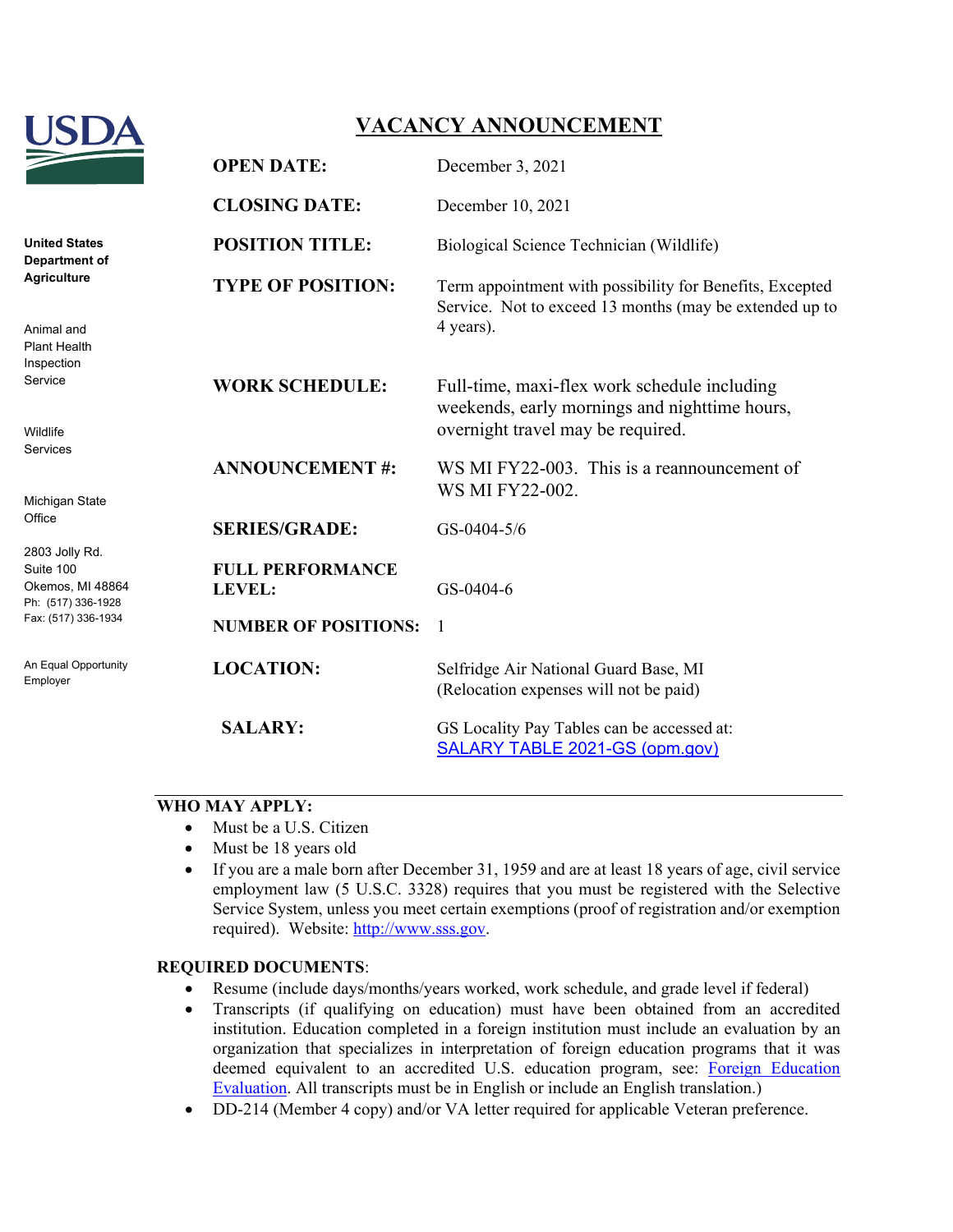Current active duty members must submit a certification that they are expected to be discharged or released from active duty under honorable conditions not later than 120 days after the date the certification is submitted.

**HOW TO APPLY:** Additional materials not listed above (i.e. position descriptions, training certificates, etc.) may not be considered. Applicants who do not submit the required items listed above may not be considered. Applications with all supporting documents must be submitted to the contact office and must be **RECEIVED** by the **CLOSING DATE** of this announcement.

Interested individuals should send a resume, transcripts, veteran documentation (if applicable) to the address listed here:

# **CONTACT OFFICE:**

**Tim S. Wilson USDA Wildlife Services 2803 Jolly Road, Suite 100 Okemos, MI 48864 (517) 318-3467**  Timothy.s.wilson@usda.gov

#### **DUTIES:**

Responsible for organizing and conducting direct control operations to reduce wildlife damage within a geographical area or technical/subject area of program involvement.

Inspects and surveys areas and, as necessary, will revise existing WDM programs in close consultation with higher-level management.

Uses WDM tools/devices which may include some or all of the following depending on need in assigned area: firearms; foothold, body-grip, cage traps; foot snares; neck snares; chemical control methods; pyrotechnics; noise cannons/exploders; drop nets; rocket/cannon nets; various other scaring devices.

Assists Wildlife Biologists by correctly identifying current, and forecasting future damage, problems and relating them to the damage-causing species.

Independently determines and selects the most effective means of control for individual situations.

Modifies or adapts established damage control techniques as necessary to meet local conditions and address specific environmental, economic or political considerations.

Assists in the negotiation of cooperative service agreements with landowners, lessees, or administrators to accomplish the goals outlined for the WS program.

Enters data into established WDM database/system of record. Uses data to prepare and submit routine reports regarding daily, weekly or monthly activities, observations, and events.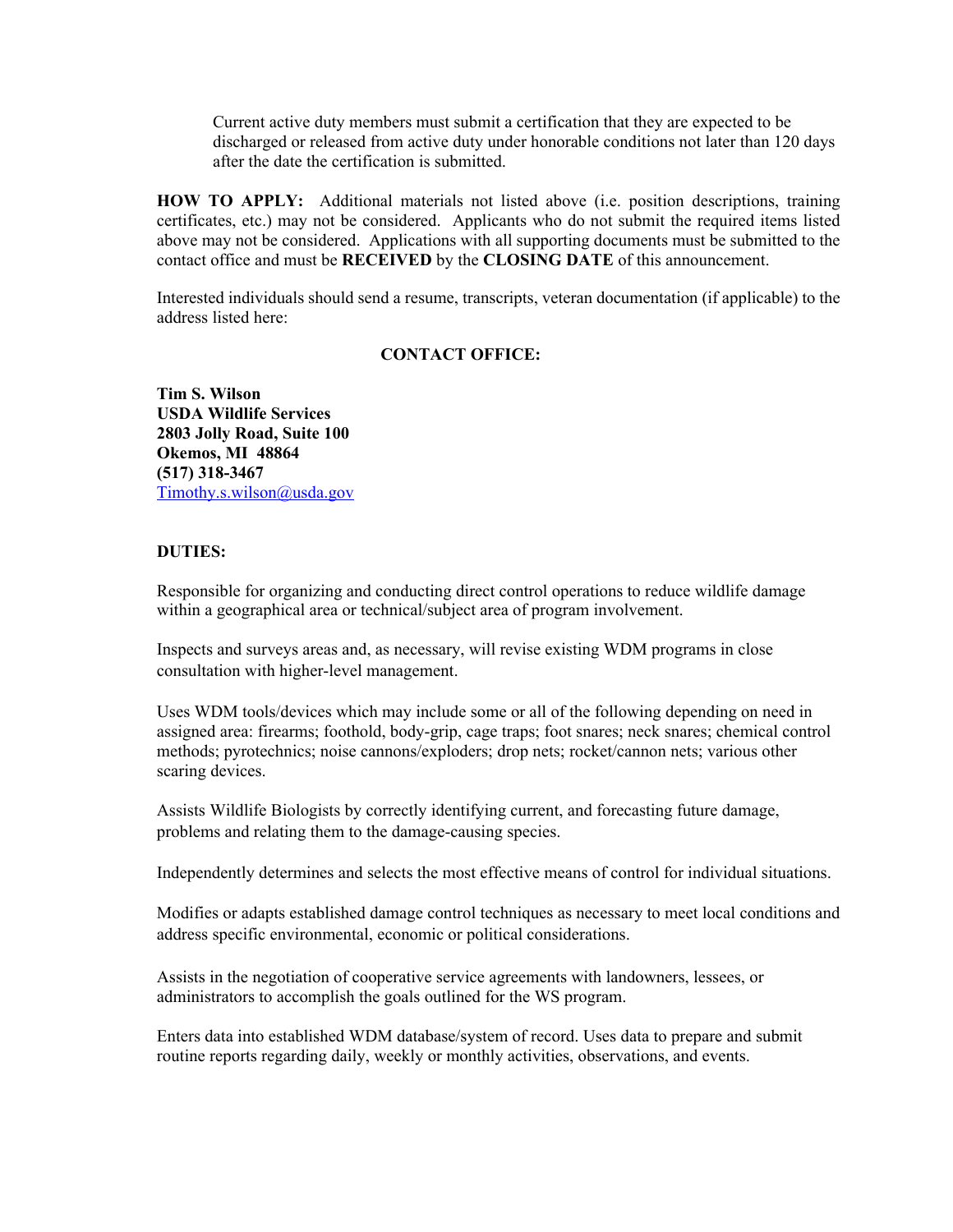Assists in conducting demonstrations and training for others, including other cooperators or other interested groups, on WDM methods, procedures, and program objectives.

Complies with restrictions and mitigation measures established through consultation with relevant Federal and State agencies.

Carries out duties in accordance with program decisions made in compliance with the National Environmental Policy Act (NEPA) and Endangered Species Act (ESA) under guidance and oversight by supervisor.

Performs other duties, as required.

## **MINIMUM ELIGIBLITY REQUIREMENTS:**

To qualify, applicants MUST meet all minimum qualification requirements, except Medical Requirements, by the closing date of the announcement.

## **QUALIFICATIONS REQUIRED:**

#### **For the GS-5 Grade Level:**

Applicants must have one year of specialized experience (equivalent to the GS-4 level) that may have been obtained in the private or public (local, county, state, federal) sectors which demonstrate experience in:

Experience in wildlife damage mitigation methods and techniques.

Experience using lethal and non-lethal animal control techniques.

Conducting basic computer operations for record keeping, data analysis, report writing and correspondence.

# **OR**

Successful completion of a full 4-year course of study leading to a bachelor's degree with major study, or at least 24 semester hours, in any combination of scientific or technical courses such as biology, chemistry, entomology, animal husbandry, botany, physics, agriculture, or mathematics, with at least 6 semester hours in wildlife.

#### **OR**

#### **Combination of Education and Experience at the GS-5 Grade Level:**

Applicants may have combinations of successfully completed education and specialized experience to meet total qualification requirements. The total percentages must equal at least 100 percent to qualify for that grade level.

## **For the GS-6 Grade Level:**

Applicants must have one year of specialized experience (equivalent to the GS-5 level) that may have been obtained in the private or public (local, county, state, federal) sectors which demonstrates experience in:

Dealing with human-wildlife conflicts and principles of wildlife damage management.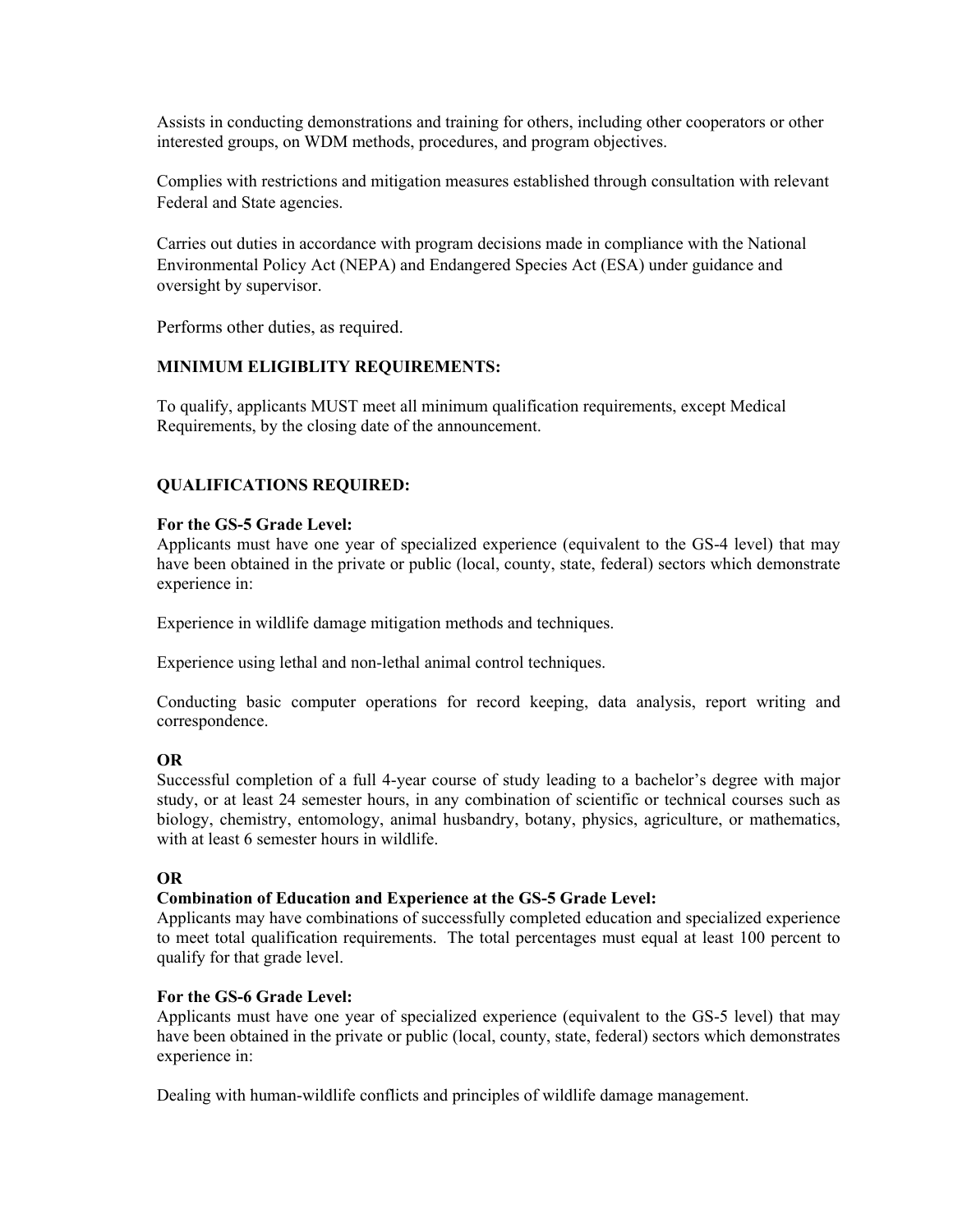The requirements of the Migratory Bird Treaty Act (MBTA), Endangered Species Act, and National Environment Policy Act.

Conducting wildlife damage assessments, counts and abundance surveys.

The use of firearms, traps, snares, pesticides, immobilizing drugs, pyrotechnics, electronic harassment devices, and other non-lethal control tools.

Creating/maintaining public contacts to formulate assistance strategies that incorporate technical assistance and operational control techniques.

## **OR**

Successfully completed 1 year of graduate education (18 semester hours) in wildlife.

# **OR**

## **Combination of Education and Experience at the GS-6 Grade Level:**

Applicants may have combinations of successfully completed education and specialized experience to meet total qualification requirements. The total percentages must equal at least 100 percent to qualify for that grade level.

# **HOW YOU WILL BE EVALUATED**

Applicants who meet basic minimum qualifications may be referred to the hiring manager for selection. Qualified candidates eligible for veterans' preference will receive referral and selection priority over non-veterans.

#### **OTHER REQUIREMENTS: (if applicable to your position)**

- Must obtain or have a valid state driver's license. Operation of Government-owned or leased vehicles is required. (if this applies)
- As a condition of employment, appropriate security clearance is required for this position.
- Position is subject to random and applicant drug testing.
- Must demonstrate a respect for safety in all operations, including the operation of motor vehicles, firearms, control devices, and equipment.
- In order to perform the essential duties of this position, you must have the legal and physical ability to possess and discharge firearms. You must be able to pass a government background check and meet any additional requirements to carry and use firearms. A background check will include answering questions about where you've lived, worked, went to school, and any military history or police records. Selection and retention in this position is contingent on a successfully adjudicated FBI National Criminal History Check (fingerprint check).
- As required by the President's Executive Order 14043, Federal employees are required to be fully vaccinated against COVID-19 regardless of the employee's duty location or work arrangement (e.g., telework, remote work, etc.), subject to such exceptions as required by law. If selected, you will be required to be vaccinated against COVID-19 and submit documentation of proof of vaccination before appointment or onboarding with the agency. Additional information will be provided regarding what information or documentation will be needed and how you can request of the agency a legally required exception from this requirement.

**Emergency Response –** APHIS is an emergency response agency. This means that all Agency employees may be asked or assigned to participate in rotating temporary duty assignments to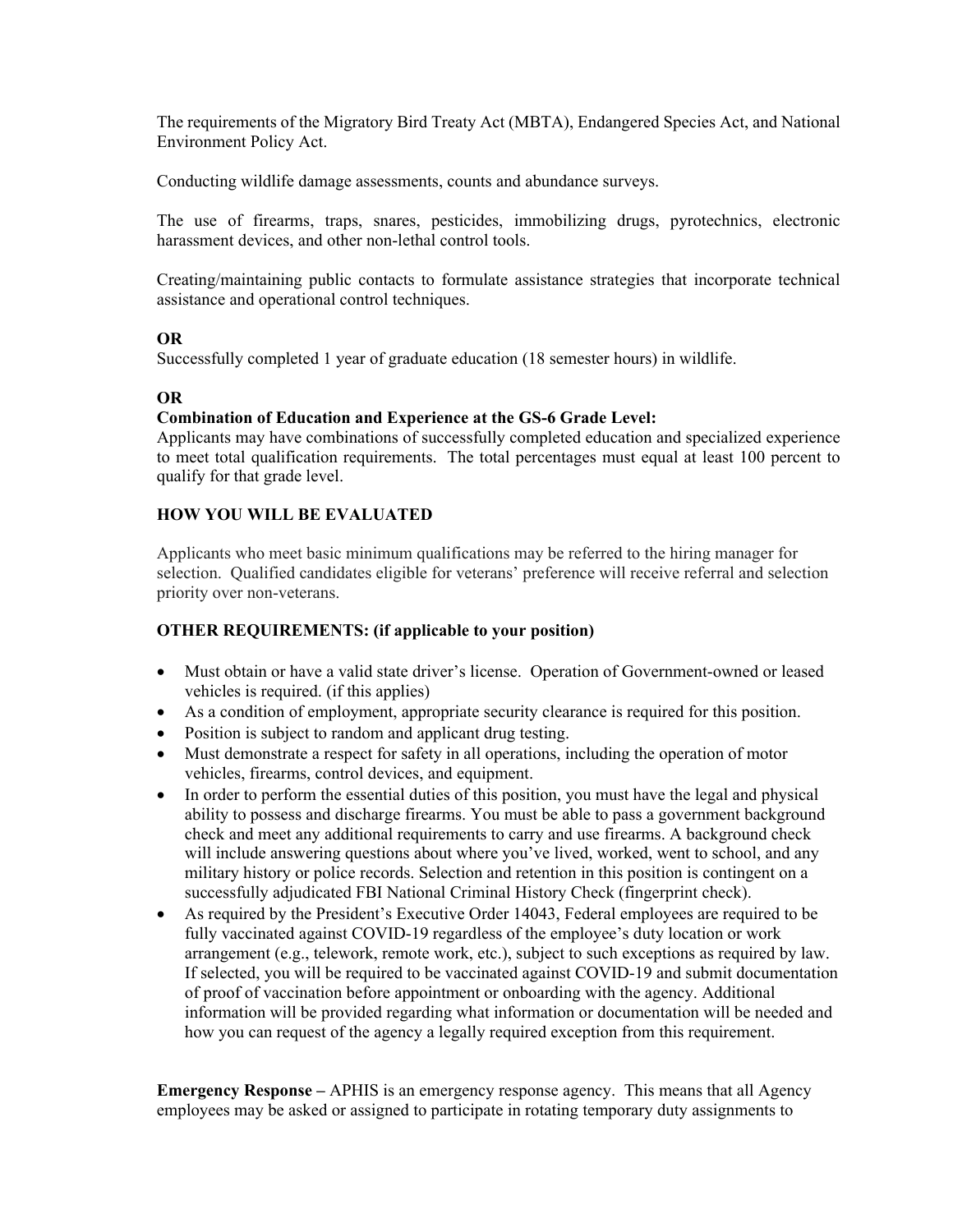support emergency programs at some time during their careers with APHIS. It is difficult to predict the frequency with which such emergency situations may occur – and could range from several emergencies in a year to none over the course of many years. In the event that you are called upon to support an emergency program, this may require irregular working hours, including overtime, and may include duties other than those specified in your official position description. While some emergency program support assignments may be able to be performed at the employee's current duty station, in other cases employees may be asked to go on-site to a temporary duty state location. In addition, it may be necessary for employees to participate in multiple rotations to an emergency program assignment. Attempts will be made to keep disruption to the employee to a minimum.

See this link: https://www.usajobs.gov//Help/working-in-government/fair-andtransparent/signature-false-statements/

**NOTE: APPLICANTS FOR THIS POSITION WILL BE REQUIRED TO SUBMIT TO URINALYSIS TO SCREEN FOR ILLEGAL DRUG USE PRIOR TO APPOINTMENT. APPOINTMENT TO THE POSITION WILL BE CONTINGENT UPON A NEGATIVE DRUG TEST RESULT. INCUMBENTS OF THIS POSITION WILL BE REQUIRED TO SUBMIT TO URINALYSIS TO SCREEN FOR ILLEGAL DRUG USE ON AN ONGOING BASIS AFTER APPOINTMENT, AS DIRECTED.** 

**\*\*Drug testing and fingerprint cards have been suspended until further notice due to the COVID-19 pandemic. In order to continue employment, selectees will still be required to successfully pass drug tests and submit fingerprint cards once these items are reinstated.\*\*** 

*Carrying a firearm is a condition of employment* **–** In the passing of the *Lautenberg Amendment***,**  Congress passed legislation which prohibits anyone who has been convicted of a misdemeanor crime of domestic violence from possessing a firearm or ammunition. If selected you will be required to sign the form, "Inquiry for Positions Requiring Possession of Firearms," certifying that you meet these criteria.

**The United States Government does not discriminate in employment on the basis of race, color, religion, sex (including pregnancy and gender identity), national origin, political affiliation, sexual orientation, marital status, disability, genetic information, age, membership in an employee organization, retaliation, parental status, military service, or other non-merit factor.** 

# **Reasonable Accommodation Policy**

Federal agencies must provide reasonable accommodation to applicants with disabilities where appropriate. Applicants requiring reasonable accommodation for any part of the application and hiring process should contact the hiring agency directly. Determinations on requests for reasonable accommodation will be made on a Case-by-Case basis.

A reasonable accommodation is any change in the workplace, or the way things are customarily done that provides an equal employment opportunity to an individual with a disability. Under the Rehabilitation Act of 1973 the Equal Employment Opportunity Commission (EEOC) must provide reasonable accommodations:

 An applicant with a disability needs an accommodation to have an equal opportunity to apply for a job.